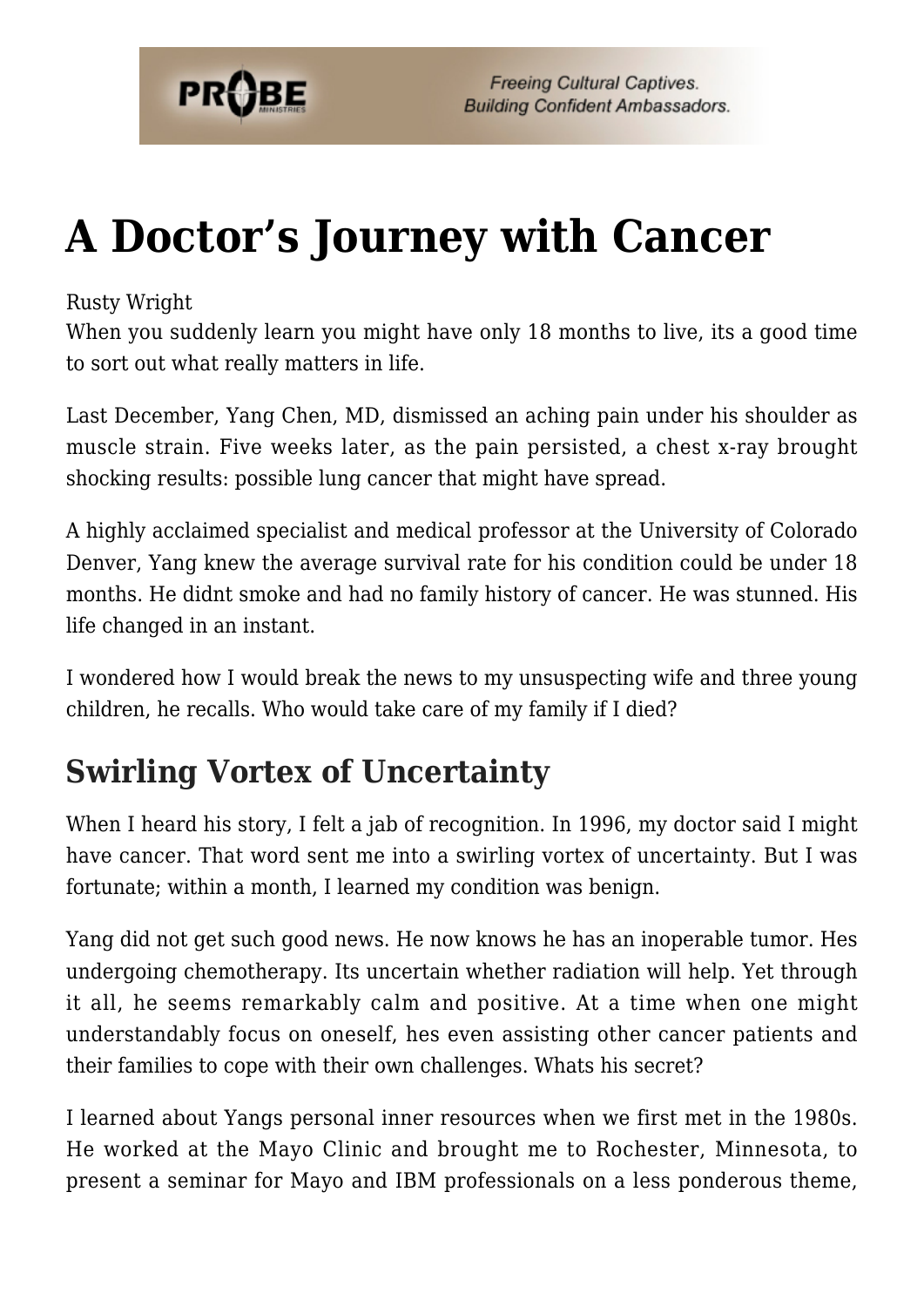

Love, Sex and the Single Lifestyle. With the audience, we laughed and explored relationship mysteries. He felt it was essential that people consider the spiritual aspect of relationships, as well as the psychological and physical.

Later he founded a global network to train medical professionals how to interact with patients on spiritual matters. Many seriously ill patients want their doctors to discuss spiritual needs and the profession is taking note.

## **Reality Blog**

Now a patient himself, Yang exhibits strength drawn from the faith that has enriched his life. He has established a websit[ewww.aDoctorsJourneyWithCancer.nett](http://www.adoctorsjourneywithcancer.net/)o chronicle his journey and offer hope and encouragement to others. The site presents a compelling real-life drama as it happens.

As a follower of Jesus, Yang notes [biblical references](http://www.biblegateway.com/passage/?search=2%20Corinthians%204:6-8;&version=51;) to Gods light shining in our hearts and people of faith being like fragile clay jars containing this great treasure. He sees himself as a broken clay jar through which Gods light can shine to point others who suffer to comfort and faith.

As he draws on divine strength, he reflects on Paul, a first-century believer who wrote, We are pressed on every side by troubles, but we are not crushed. We are perplexed, but not driven to despair.

A dedicated scientist, Yang is convinced that what he believes about God is true and includes information about evidences for faith. Hes also got plenty to help the hurting and the curious navigate through their pain, cope with emotional turmoil, and find answers to lifes perplexing questions about death, dying, the afterlife, handling anxiety, and more.

With perhaps less than 18 months to live, Yang Chen knows whats most important in his life. He invites web surfers to walk with me for part, or all, of my journey. If